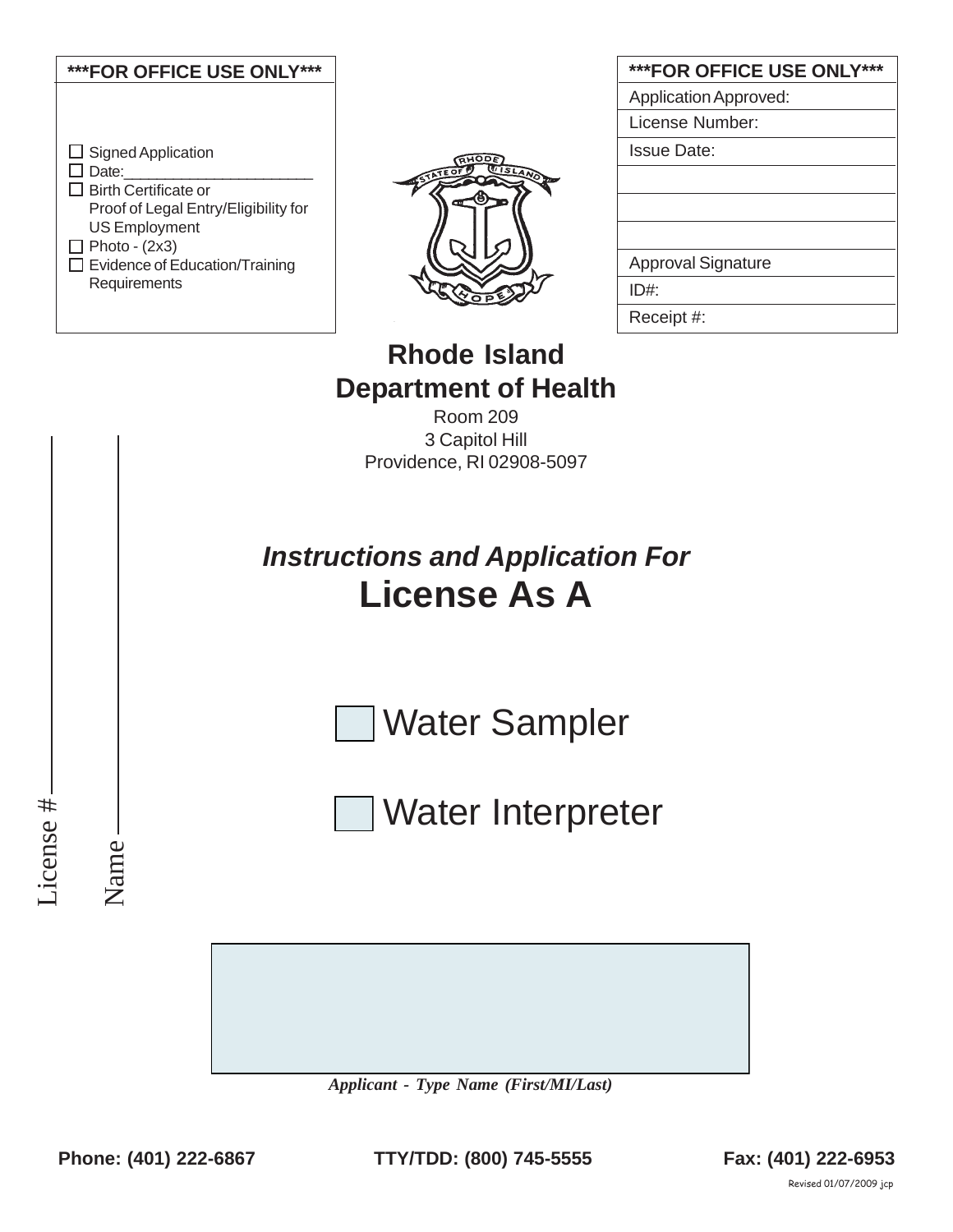#### **Required Documents**

#### *All Applicants*

- Completed and Signed Application
- Recent 2x3 photograph of yourself attached at the time of notarization
- Birth certificate (*original or a copy notarized as being a true copy of the original)*, or if born outside the United States, proof of lawful entry into the country and eligibility for employment in the United States.
- You must be 18 years of age or older to apply for this license.
- Supporting evidence of education and training

#### **Licensure Requirements**

*Water Samplers - Please check ONE below on how you are obtaining this license. Documentation of this requirement must be sent directly to our office.*

- **High School** Diploma/GED
- Successful completion of a technical sampling course and
- Six (6) months work experience performing water quality fieldwork
- An **associate's (or higher) degree** in physical science or technical field
- successful completion of a technical sampling course
- State certification as a Public Water Supply Treatment or Transmission and Distribution Operator **(DWO)** under R23-65-DWQ
- Be **employed, trained**, and experienced in potable water sampling by an analytical lab certified by the Department to perform potability analysis in accordance with the "Rules and Regulations for Certifying Analytical Laboratories"
- **Federal or State** regulatory **agency employee**, agencies will self-certify employees who perform sampling as a requirement of their job

#### *Interpreters- Please check ONE below on how you are obtaining this license. Documentation of this requirement must be sent directly to our office.*

- Be a Registered professional **licensed engineer** to practice in the State of Rhode Island
- Be an environmental scientist/**hydrogeologist** holding a "Professional" category membership in the American Institute of Hydrology and/or the American Institute of Professional Geologists
- A **Bachelor's degree** (or higher) in physical/earth science, or related field
- Three (3) years experience performing interpretation of water quality data as they apply to set standards or similar activities
- An **Associate's degree** in physical/earth science or engineering field
- Five (5) years related experience.

#### *Rules and Regulations*

The rules and regulations for the "RULES AND REGULATIONS PERTAINING TO PRIVATE DRINKING WATER SYS-TEMS **(R23-1-5.3-PDW)** can be obtained at the following web site:

#### **http://www2.sec.state.ri.us/dar/regdocs/released/pdf/DOH/5302.pdf**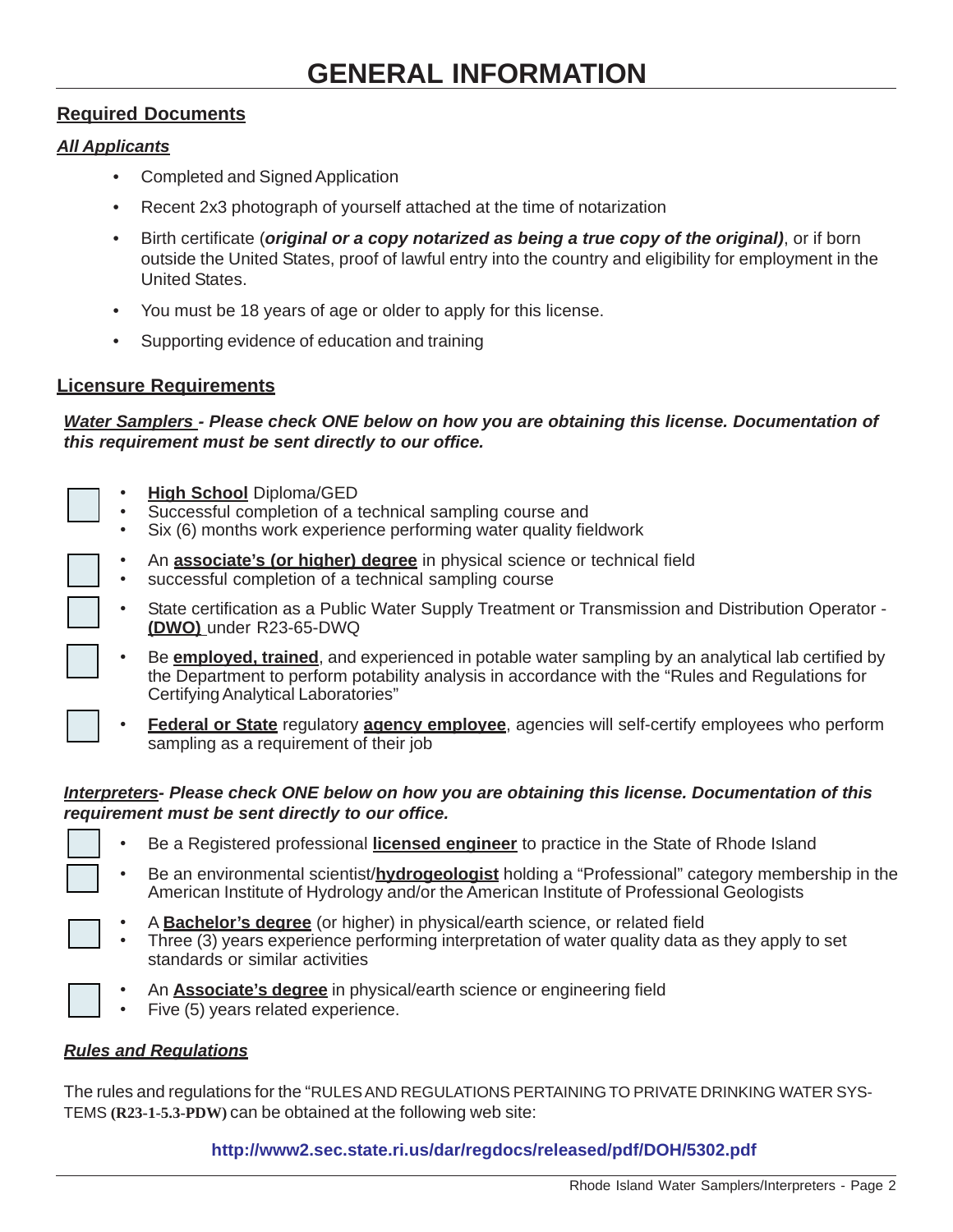## **INSTRUCTIONS FOR COMPLETING THE LICENSE APPLICATION**

Read the following instructions and those throughout the application packet carefully before completing the application. **Only complete applications will be accepted.** Failure to submit all required information and appropriate documentation may result in processing delays.

#### **General Instructions**

- 1. Make a copy of the application and forms before you begin in case you make a mistake.
- 2. Type your information into the fields in the online format. Provide a response to each section or question; otherwise mark "N/A" for Not Applicable.
- 3. Print your application and sign it with Blue Ink. HEALTH staff will not make assumptions about illegible information.
- 4. We suggest that you make a copy of your completed application before submitting it to HEALTH.
- 5. It is your responsibility to check on the status of your application.

#### **Completing your Application**

- 1. Complete the application. You must respond to all components of the application as instructed. If you attach separate pages in continuation of the application, such pages **MUST** clearly indicate the section for which such information is being reported.
- 2. **For those born in US**: An original or notarized copy of birth certificate. **For those born outside US**: proof of lawful entry into the country and eligibility for employment in the United States
- 3. A recent **2 X 3 photo** of yourself attached at the time of notarization.
- 4. Supporting evidence of education and training requirements sent directly from the school or training program
- 5. Mail the application and documentation to:

**Rhode Island Department of Health Office of Drinking Water Quality, Room 209 Water Sampler or Interpreter 3 Capitol Hill Providence, RI 02908-5097**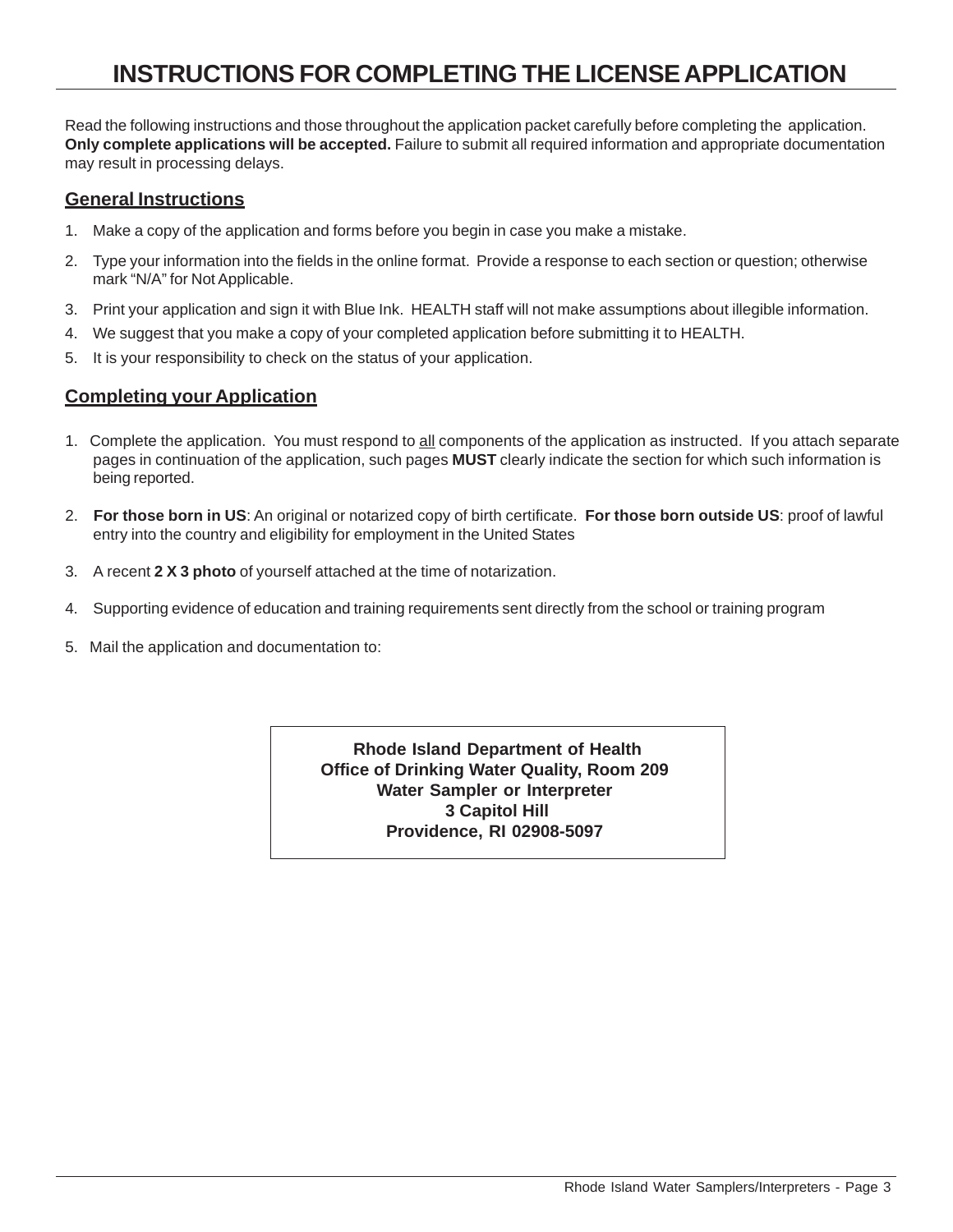

### **State of Rhode Island Office of Drinking Water Quality**

Application for License as a Water Sampler or Interpreter

*Refer to the Application Instructions when completing these forms.*

| 1. Name(s)                                         |                                                                                                                                   |           |                          |          |  |
|----------------------------------------------------|-----------------------------------------------------------------------------------------------------------------------------------|-----------|--------------------------|----------|--|
| This is the name that                              | Title (i.e., Mr., Mrs., Ms., etc.)                                                                                                |           |                          |          |  |
| will be printed on your<br>License/Permit/         | First Name                                                                                                                        |           |                          |          |  |
| Certificate and<br>reported to those who           |                                                                                                                                   |           |                          |          |  |
| inquire about your<br>License/ Permit/             | Middle Name                                                                                                                       |           |                          |          |  |
| Certificate. Do not use<br>nicknames, etc.         |                                                                                                                                   |           |                          |          |  |
|                                                    | Surname, (Last Name)                                                                                                              |           |                          |          |  |
|                                                    | Suffix (i.e., Jr., Sr., II, III)                                                                                                  |           |                          |          |  |
|                                                    |                                                                                                                                   |           |                          |          |  |
|                                                    | Maiden, if applicable<br>Name(s) under which originally licensed in another state, if different from above (First, Middle, Last). |           |                          |          |  |
|                                                    |                                                                                                                                   |           |                          |          |  |
|                                                    |                                                                                                                                   |           |                          |          |  |
|                                                    |                                                                                                                                   |           |                          |          |  |
| 2. Social Security<br><b>Number</b>                | U.S. Social Security Number                                                                                                       |           |                          |          |  |
| 3. Gender                                          | Female                                                                                                                            |           |                          |          |  |
|                                                    | Male                                                                                                                              |           |                          |          |  |
| 4. Date and Place<br>of Birth                      | 19                                                                                                                                |           |                          |          |  |
|                                                    | Day<br>Year<br><b>Month</b>                                                                                                       |           |                          |          |  |
|                                                    | City and State; OR Province and Country, etc., if NOTU.S.                                                                         |           |                          |          |  |
| 5. Home                                            |                                                                                                                                   |           |                          |          |  |
| <b>Address</b>                                     | 1st Line Address (Apartment/Suite/Room Number, etc.)                                                                              |           |                          |          |  |
| It is your responsibility<br>to notify the Depart- | Second Line Address (Number and Street)                                                                                           |           |                          |          |  |
| ment of Health of all<br>address changes.          |                                                                                                                                   |           |                          |          |  |
|                                                    | City                                                                                                                              |           | <b>State</b>             | Zip Code |  |
|                                                    |                                                                                                                                   |           |                          |          |  |
|                                                    | Country, If NOT U.S.                                                                                                              |           | Postal Code, If NOT U.S. |          |  |
|                                                    | Home Phone                                                                                                                        |           | Home Fax                 |          |  |
| <b>REQUIRED</b>                                    |                                                                                                                                   |           |                          |          |  |
|                                                    | Email Address (Format for email address is Username@domain e.g. applicant@isp.com)                                                |           |                          |          |  |
| <b>6. Business</b>                                 |                                                                                                                                   |           |                          |          |  |
| <b>Address</b>                                     | Name of Business/Work Location                                                                                                    |           |                          |          |  |
| (ONLY if it is<br><b>RELATED to</b>                |                                                                                                                                   |           |                          |          |  |
| your license.)                                     | 1st Line Address (Department/Suite/Room Number, etc.)                                                                             |           |                          |          |  |
| It is your responsibility                          | Second Line Address (Number and Street)                                                                                           |           |                          |          |  |
| to notify the Depart-                              |                                                                                                                                   |           |                          |          |  |
| ment of Health of all<br>address changes.          | City                                                                                                                              |           | State                    | Zip Code |  |
| This address will                                  | Country, If NOT U.S.                                                                                                              |           | Postal Code, If NOT U.S. |          |  |
| appear on the<br>Department of                     |                                                                                                                                   |           |                          |          |  |
| Health web site.                                   | <b>Business Phone</b>                                                                                                             | Extension | <b>Business Fax</b>      |          |  |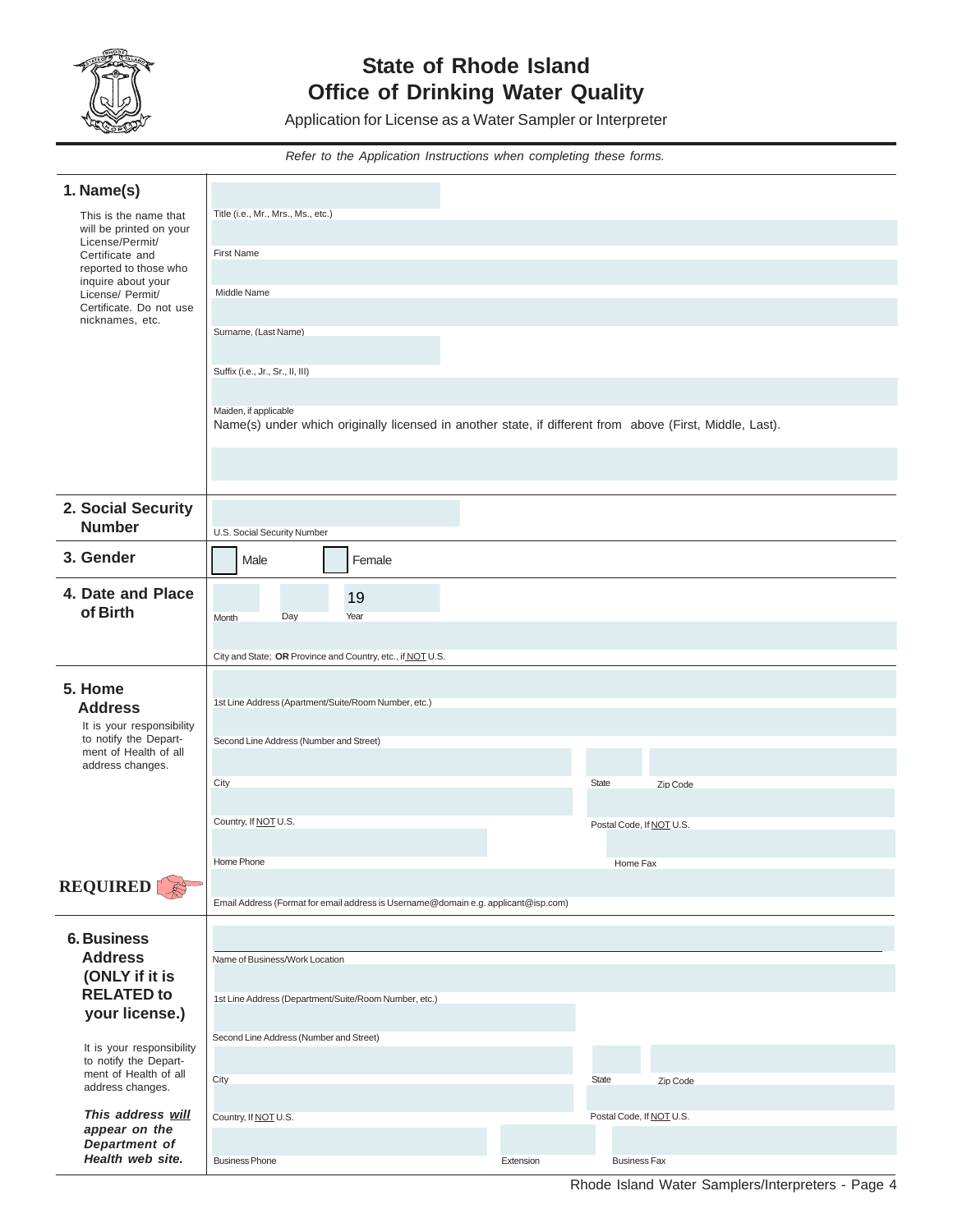| 7. Preferred<br><b>Mailing</b>                                                                                                               | Please use my Home Address as my preferred mailing address                                                                                                                                             |  |  |  |
|----------------------------------------------------------------------------------------------------------------------------------------------|--------------------------------------------------------------------------------------------------------------------------------------------------------------------------------------------------------|--|--|--|
| <b>Address</b><br>Please check ONE                                                                                                           | Please use my <b>Business Address</b> as my preferred mailing address                                                                                                                                  |  |  |  |
| 8. Disciplinary<br>Questions                                                                                                                 | 1. Has any Health Professional license, certificate, registration, or permit you hold or have held, been<br>disciplined or are formal charges pending?<br><b>No</b><br>Yes                             |  |  |  |
| Check either Yes or<br>No for each<br>question. If you<br>answer "Yes" to<br>any question,<br>please provide<br>details in the box<br>below. | 2. Have you ever been denied a license, certificate, registration or permit in any state?<br>l No<br>Yes                                                                                               |  |  |  |
|                                                                                                                                              | 3. Have you ever been convicted of a violation, pled Nolo Contendere, or entered a plea bargain to any<br>federal, state or local statute, regulation, or ordinance or are any formal charges pending? |  |  |  |
|                                                                                                                                              | No<br>Yes                                                                                                                                                                                              |  |  |  |